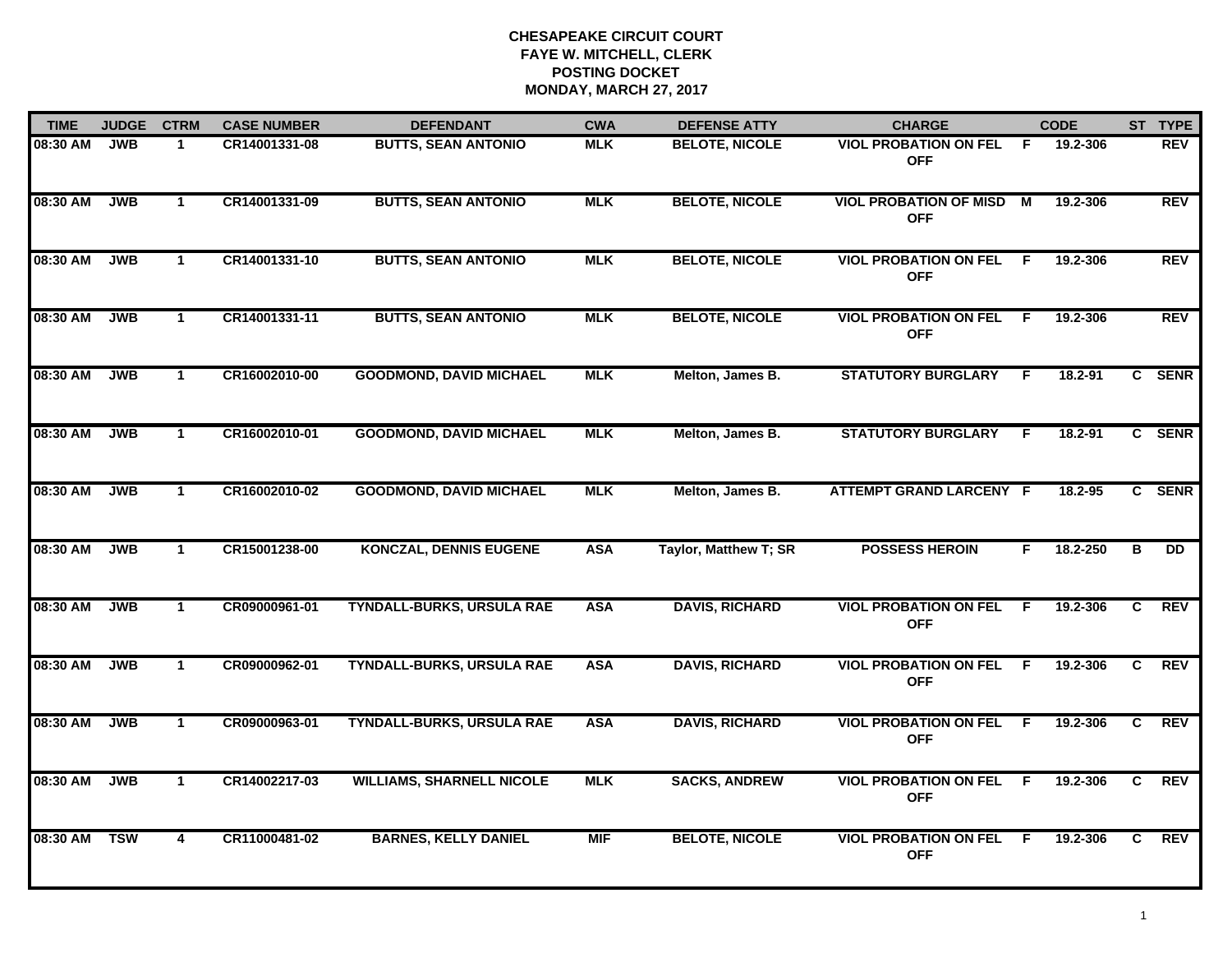| <b>TIME</b>   | <b>JUDGE</b> | <b>CTRM</b>             | <b>CASE NUMBER</b> | <b>DEFENDANT</b>                | <b>CWA</b> | <b>DEFENSE ATTY</b>          | <b>CHARGE</b>                                  |    | <b>CODE</b> |                | ST TYPE       |
|---------------|--------------|-------------------------|--------------------|---------------------------------|------------|------------------------------|------------------------------------------------|----|-------------|----------------|---------------|
| 08:30 AM      | <b>TSW</b>   | 4                       | CR11000481-03      | <b>BARNES, KELLY DANIEL</b>     | <b>MIF</b> | <b>BELOTE, NICOLE</b>        | <b>VIOL PROBATION ON FEL</b><br><b>OFF</b>     | F  | 19.2-306    | C              | <b>REV</b>    |
| 08:30 AM      | <b>TSW</b>   | $\overline{\mathbf{4}}$ | CR16002001-00      | <b>DEMAIO, ELAINA CREIGHTON</b> | <b>AWW</b> | <b>OLIVER, FLOYD</b>         | <b>POSSESS HEROIN</b>                          | F. | 18.2-250    | $\overline{c}$ | DD            |
| 08:30 AM      | <b>TSW</b>   | 4                       | CR16001532-00      | <b>MOORE, TRAVELL BESTES</b>    | <b>AWW</b> | Jones, David L               | <b>STRANGLE ANOTHER</b><br><b>CAUSE INJURY</b> | F. | 18.2-51.6   | B              | <b>SENR</b>   |
| 08:30 AM      | <b>TSW</b>   | 4                       | CR16001532-01      | <b>MOORE, TRAVELL BESTES</b>    | <b>AWW</b> | Jones, David L               | <b>MALICIOUS WOUNDING</b>                      | F. | $18.2 - 51$ |                | <b>B</b> SENR |
| 08:30 AM MATA |              | 5                       | CR07003007-01      | <b>ANGEL, DANNY LEE; JR</b>     | <b>MIF</b> | <b>HARDT, PATRICIA</b>       | <b>VIOL PROBATION ON FEL</b><br><b>OFF</b>     | -F | 19.2-306    | C              | <b>REV</b>    |
| 08:30 AM MATA |              | $\overline{5}$          | CR16001943-00      | <b>BRYANT, EBONEE CHARNELLE</b> | <b>JAF</b> | Buyrn, Richard L.            | <b>GRAND LARCENY</b>                           | F. | 18.2-95     |                | <b>B</b> SENR |
| 08:30 AM      | <b>RDS</b>   | 6                       | CR14002392-02      | <b>MULLEN, DIANE MARIE</b>      | <b>KAM</b> | <b>DAVIS, RICHARD J; III</b> | <b>VIOL GOOD BEHAV ON MISD M</b><br><b>OFF</b> |    | 19.2-306    | C              | <b>REV</b>    |
| 08:30 AM      | <b>RDS</b>   | 6                       | CR16001988-00      | <b>WALKER, DESHAWN RONAIL</b>   | <b>AWW</b> | <b>DAVIS, RICHARD J; III</b> | POSSESS SHEDULE I OR II F                      |    | 18.2-250    |                | <b>B</b> SENR |
| 09:30 AM      | <b>TSW</b>   | $\overline{2}$          | CR16000008-00      | <b>BELL, MICHAEL ARIES</b>      | CLB        | <b>ROBINSON, TREVOR</b>      | <b>SHOPLIFT/ALTER</b><br><b>MERCH&gt;\$200</b> | F. | 18.2-103    | C              | <b>TBS</b>    |
| 09:30 AM TSW  |              | $\mathbf{2}$            | CR16000008-01      | <b>BELL, MICHAEL ARIES</b>      |            |                              | <b>FTA-SENTENCING</b>                          | М  | 18.2-456    |                | C ADAT        |
| 09:30 AM      | <b>TSW</b>   | $\overline{2}$          | CR10002850-02      | <b>CARTER, ALLEN SCOTT; JR</b>  |            |                              | <b>VIOL PROB (SEX OFFENDER F</b><br>REG)       |    | 19.2-306    |                | C ADAT        |
| 09:30 AM      | <b>TSW</b>   | $\overline{2}$          | CR14000406-02      | <b>CARTER, ALLEN SCOTT; JR</b>  |            |                              | <b>VIOL PROB (SEX OFFENDER F</b><br>REG)       |    | 19.2-306    |                | C ADAT        |
| 09:30 AM      | <b>TSW</b>   | $\mathbf{2}$            | CR16000799-00      | <b>HARDY, JEFFREY ANDRE</b>     | <b>MLK</b> |                              | PWID HEROIN-2ND OFFENSE F                      |    | 18.2-248    | C.             | <b>ADAT</b>   |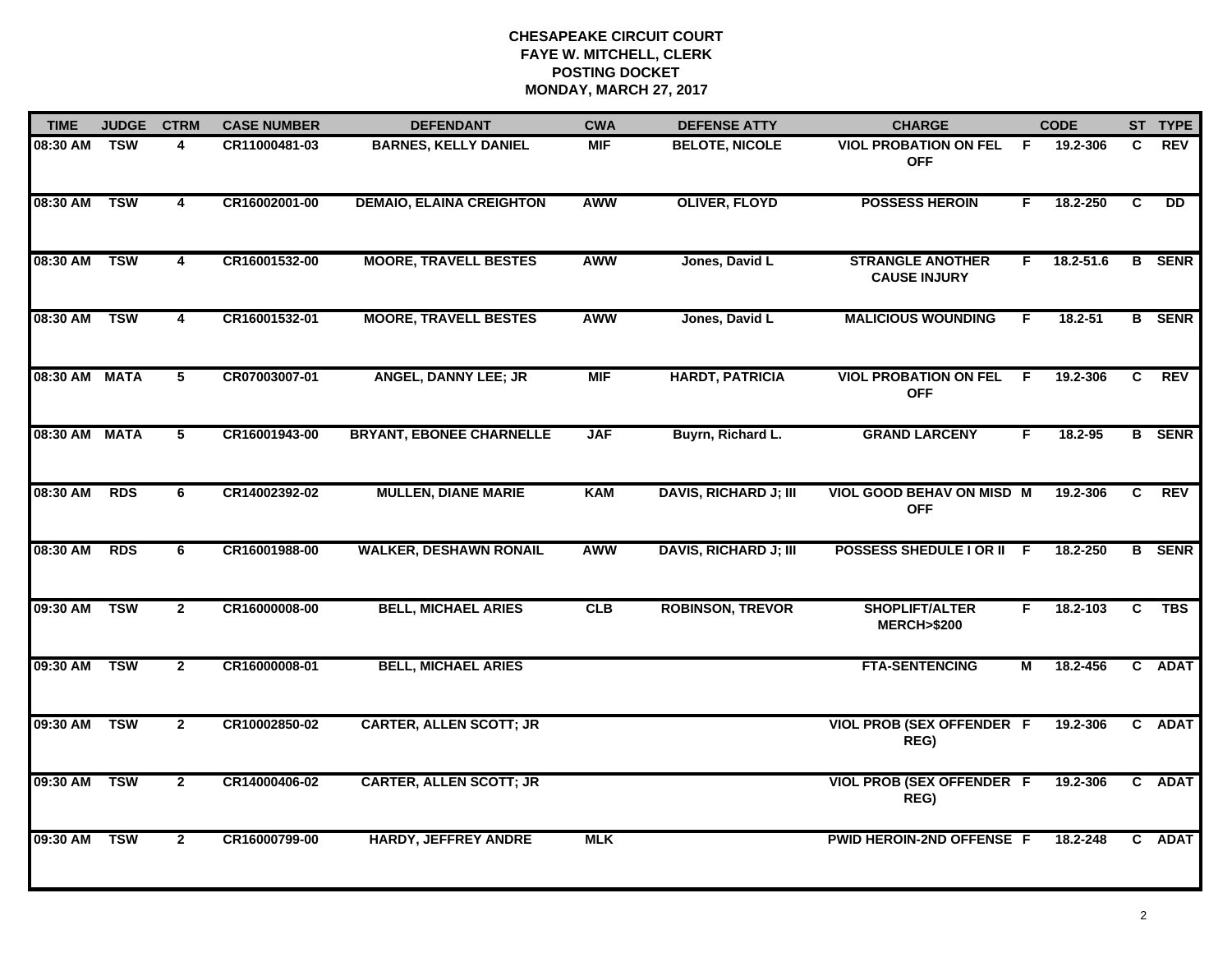| <b>TIME</b>  | <b>JUDGE</b> | <b>CTRM</b>    | <b>CASE NUMBER</b> | <b>DEFENDANT</b>                                | <b>CWA</b> | <b>DEFENSE ATTY</b>    | <b>CHARGE</b>                                   |                | <b>CODE</b>  |              | ST TYPE       |
|--------------|--------------|----------------|--------------------|-------------------------------------------------|------------|------------------------|-------------------------------------------------|----------------|--------------|--------------|---------------|
| 09:30 AM TSW |              | $\mathbf{2}$   | CR16000799-01      | <b>HARDY, JEFFREY ANDRE</b>                     | <b>MLK</b> |                        | <b>RECEIVED/ATTEMPT</b><br><b>ESCAPE</b>        | м              | 18.2-462     | $\mathbf{c}$ | <b>ADAT</b>   |
| 09:30 AM     | <b>TSW</b>   | $\overline{2}$ | CR16000799-02      | <b>HARDY, JEFFREY ANDRE</b>                     | <b>MLK</b> |                        | <b>FAIL TO ID</b>                               | $\overline{M}$ | $46 - 29$    |              | C ADAT        |
| 09:30 AM     | <b>TSW</b>   | $\overline{2}$ | CR16000799-03      | <b>HARDY, JEFFREY ANDRE</b>                     | <b>MLK</b> |                        | <b>SUSP O/L</b>                                 |                | M B.46.2-301 |              | C ADAT        |
| 09:30 AM     | <b>TSW</b>   | $\overline{2}$ | CR16000799-04      | <b>HARDY, JEFFREY ANDRE</b>                     | <b>MLK</b> |                        | <b>DEFECTIVE EQUIPMENT</b><br><b>GENERALLY</b>  | М              | 46.2-1003    |              | S ADAT        |
| 09:30 AM     | <b>TSW</b>   | $\mathbf{2}$   | CR14002210-01      | <b>PALMER, TEVIN DEANGELO</b>                   |            |                        | <b>VIOL PROB(POSSESS</b><br><b>SCHED I/II)</b>  | F.             | 19.2-306     |              | C ADAT        |
| 09:30 AM     | <b>TSW</b>   | $\mathbf{2}$   | CR14002246-01      | <b>PARKER, PHILLIP MICHAEL</b>                  |            |                        | <b>VIOL PROB (PWID</b><br><b>MARIJUANA)</b>     | F.             | 19.2-306     |              | C ADAT        |
| 09:30 AM     | <b>TSW</b>   | $\overline{2}$ | CR04A03686-02      | <b>PRIVOTT, ANDREW THOMAS</b>                   |            |                        | <b>VIOL PROB (STATUTORY</b><br><b>BURGLARY)</b> | F.             | 19.2-306     |              | C ADAT        |
| 10:00 AM     | <b>EPG</b>   | 3              | CR17000123-00      | <b>BAILEY, MADISON BRIANNA</b>                  | <b>AWW</b> | Jankell, Peter J.      | <b>POSSESS HEROIN</b>                           | F.             | 18.2-250     |              | <b>B</b> PLEA |
| 10:00 AM     | <b>EPG</b>   | 3              | CR17000443-00      | <b>BURGESS, DANIELLE FRANCES-</b><br><b>ANN</b> | <b>AWW</b> | Jones, David L.        | <b>POSSES COCAINE</b>                           | F              | 18.2-250     |              | C BOND        |
| 10:00 AM     | <b>EPG</b>   | $\mathbf{3}$   | CR16001113-00      | <b>COOKE, DARYL JOHNTELL</b>                    | <b>ASA</b> | <b>MUSSONI, ERIK</b>   | <b>ASSAULT AND BATTER ON F</b><br><b>LEO</b>    |                | $18.2 - 57$  |              | C TRYL        |
| 10:00 AM     | <b>EPG</b>   | $\mathbf{3}$   | CR16001113-02      | <b>COOKE, DARYL JOHNTELL</b>                    | <b>ASA</b> | <b>MUSSONI, ERIK A</b> | <b>OBSTRUCT JUSTICE</b><br><b>THREAT/FORCE</b>  | М              | 18.2-460     |              | C TRYL        |
| 10:00 AM     | <b>EPG</b>   | $\overline{3}$ | CR17000181-00      | <b>DAVIDSON, ANDREW KEITH</b>                   | <b>AWW</b> | <b>BOSLEY, CORIE</b>   | <b>POSSESION FENTANYL</b>                       | F.             | 18.2-250     |              | C PLEA        |
| 10:00 AM     | <b>EPG</b>   | $\mathbf{3}$   | CR17000181-01      | <b>DAVIDSON, ANDREW KEITH</b>                   | <b>AWW</b> | <b>BOSLEY, CORIE</b>   | <b>SHOPLIFT/ ALTER</b><br><b>MERCH&lt;\$200</b> | М              | 18.2-103     |              | C PLEA        |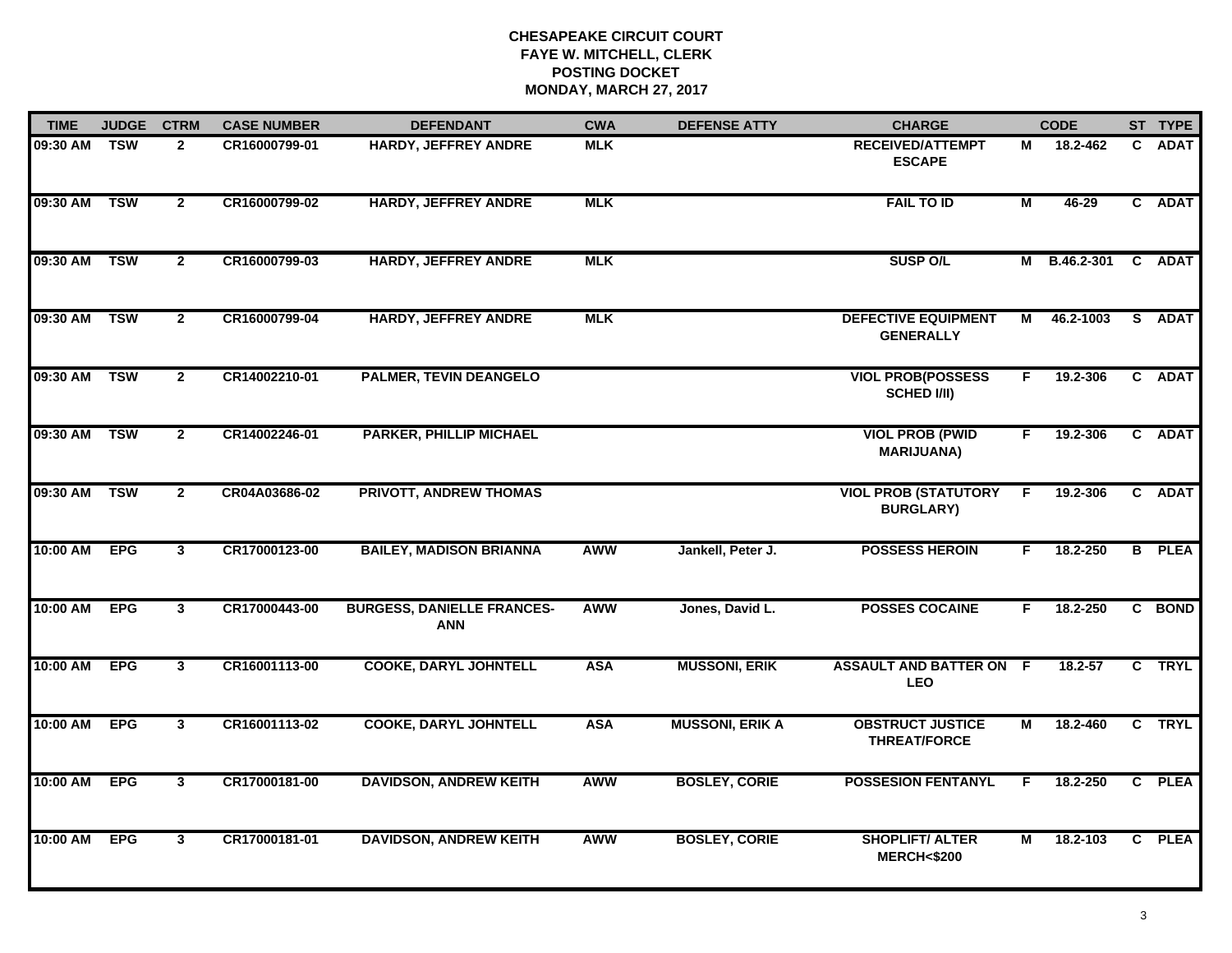| <b>TIME</b> | <b>JUDGE</b> | <b>CTRM</b>    | <b>CASE NUMBER</b> | <b>DEFENDANT</b>                  | <b>CWA</b> | <b>DEFENSE ATTY</b>      | <b>CHARGE</b>                                   |     | <b>CODE</b>   |                | ST TYPE    |
|-------------|--------------|----------------|--------------------|-----------------------------------|------------|--------------------------|-------------------------------------------------|-----|---------------|----------------|------------|
| 10:00 AM    | <b>EPG</b>   | 3              | CR11001550-05      | <b>DAWSON, ANTONIO LACHOY</b>     | <b>WHC</b> | SWIFT-SHERARD, Sanita A. | <b>VIOL PROBATION ON FEL</b><br><b>OFF</b>      | -F. | 19.2-306      |                | C BOND     |
| 10:00 AM    | <b>EPG</b>   | $\mathbf{3}$   | CR11001550-06      | <b>DAWSON, ANTONIO LACHOY</b>     | <b>WHC</b> | SWIFT-SHERARD, Sanita A. | <b>VIOL PROBATION ON FEL</b><br><b>OFF</b>      | -F  | 19.2-306      |                | C BOND     |
| 10:00 AM    | <b>EPG</b>   | $\mathbf{3}$   | CR16001939-00      | <b>FUNDERBURK, JAKIM SHAREIKE</b> | <b>DJW</b> | Gilchrist, Kurt A.       | <b>ARMED BURGL NIGHT TO</b><br><b>COMM FEL</b>  | -F  | 18.2-89       | C.             | <b>MOT</b> |
| 10:00 AM    | <b>EPG</b>   | $\mathbf{3}$   | CR16001939-01      | <b>FUNDERBURK, JAKIM SHAREIKE</b> | <b>DJW</b> | Gilchrist, Kurt A.       | <b>ROBBERY: RESIDENCE</b><br><b>W/GUN</b>       | F.  | 18.2-58       | C.             | МОТ        |
| 10:00 AM    | <b>EPG</b>   | $\mathbf{3}$   | CR16001939-02      | <b>FUNDERBURK, JAKIM SHAREIKE</b> | <b>DJW</b> | <b>GILCHRIST, KURT</b>   | <b>ABDUCTION</b>                                | F.  | $18.2 - 48$   | C.             | <b>MOT</b> |
| 10:00 AM    | <b>EPG</b>   | $\mathbf{3}$   | CR16001939-03      | <b>FUNDERBURK, JAKIM SHAREIKE</b> | <b>DJW</b> | <b>GILCHRIST, KURT</b>   | <b>USE FIREARM IN FELONY</b><br><b>1ST OFF</b>  | - F | $18.2 - 53.1$ | C.             | NOT        |
| 10:00 AM    | <b>EPG</b>   | 3              | CR16001939-04      | <b>FUNDERBURK, JAKIM SHAREIKE</b> | <b>DJW</b> | <b>GILCHRIST, KURT</b>   | <b>USE FIREARM IN FELONY</b><br>2ND OFF         | F.  | $18.2 - 53.1$ | $\overline{c}$ | <b>MOT</b> |
| 10:00 AM    | <b>EPG</b>   | $\mathbf{3}$   | CR16001939-05      | <b>FUNDERBURK, JAKIM SHAREIKE</b> | <b>DJW</b> | <b>GILCHRIST, KURT</b>   | <b>USE FIREARM IN FELONY</b><br>2ND OFF         | F.  | 18.2-53.1     | C              | <b>MOT</b> |
| $10:00$ AM  | <b>EPG</b>   | $\mathbf{3}$   | CR16001939-06      | <b>FUNDERBURK, JAKIM SHAREIKE</b> | <b>DJW</b> | <b>GILCHRIST, KURT A</b> | <b>ASSAULT MALICIOUS</b><br><b>SEVER INJURY</b> | F.  | 18.2-51.2     | C              | MOT        |
| 10:00 AM    | <b>EPG</b>   | $\mathbf{3}$   | CR16001939-07      | <b>FUNDERBURK, JAKIM SHAREIKE</b> | <b>DJW</b> | <b>GILCHRIST, KURT A</b> | <b>USE FIREARM TO COMMIT</b><br><b>FELONY</b>   | E   | $18.2 - 53.1$ | C.             | MOT        |
| 10:00 AM    | <b>EPG</b>   | $\mathbf{3}$   | CR16001939-08      | <b>FUNDERBURK, JAKIM SHAREIKE</b> | <b>DJW</b> | <b>GILCHRIST, KURT A</b> | <b>ROBBERY</b>                                  | F.  | 18.2-58       | C.             | <b>MOT</b> |
| 10:00 AM    | <b>EPG</b>   | $\overline{3}$ | CR16001939-09      | <b>FUNDERBURK, JAKIM SHAREIKE</b> | <b>DJW</b> | <b>GILCHRIST, KURT A</b> | <b>ROBBERY - CONSPIRACY</b>                     | F.  | $18.2 - 58$   | $\overline{c}$ | <b>MOT</b> |
| 10:00 AM    | <b>EPG</b>   | $\mathbf{3}$   | CR16001939-10      | <b>FUNDERBURK, JAKIM SHAREIKE</b> | <b>DJW</b> | <b>GILCHRIST, KURT A</b> | USE FIREARM TO COMMIT F<br><b>FELONY</b>        |     | 18.2-53.1     | C              | MOT        |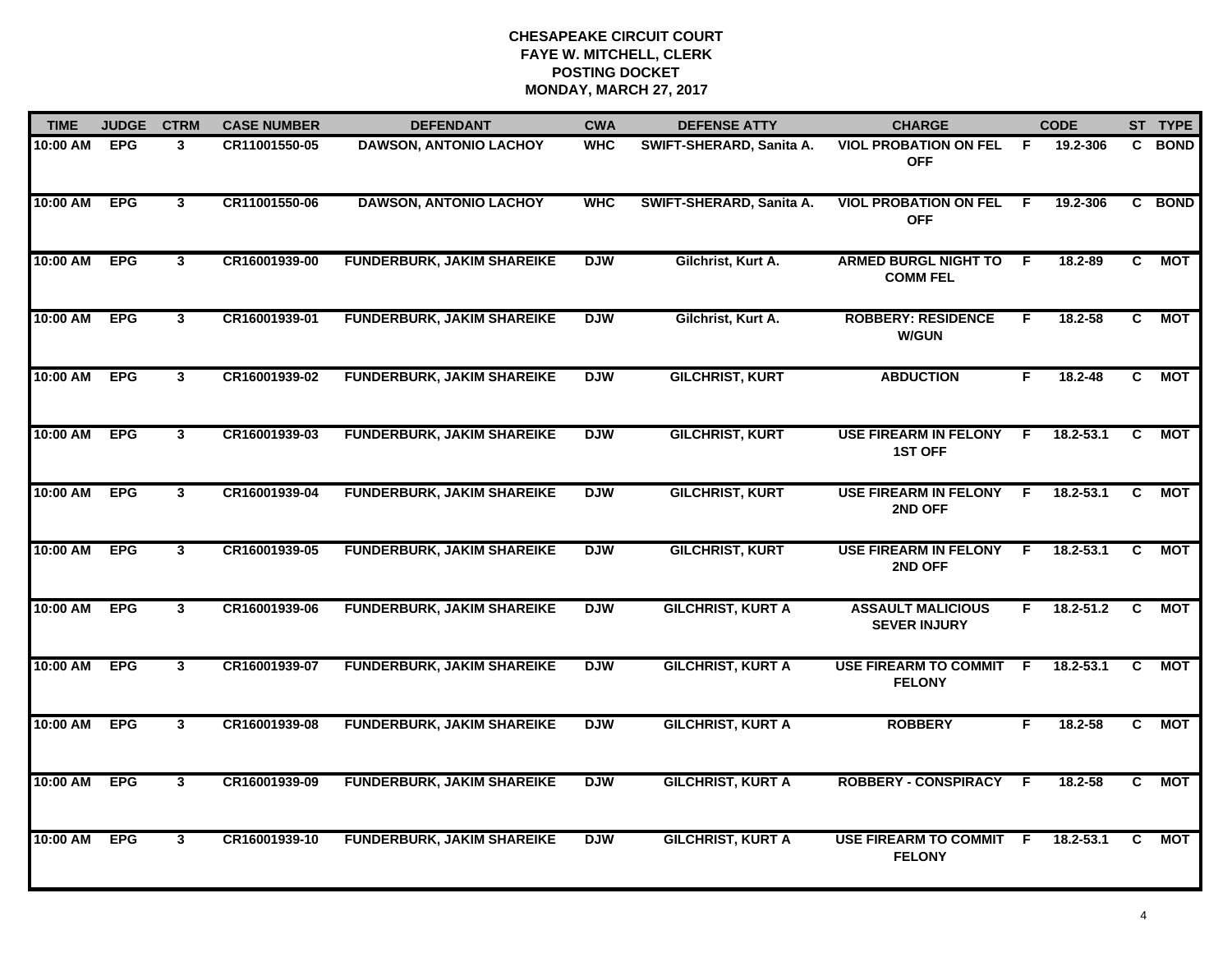| <b>TIME</b> | <b>JUDGE</b> | <b>CTRM</b>  | <b>CASE NUMBER</b> | <b>DEFENDANT</b>                 | <b>CWA</b> | <b>DEFENSE ATTY</b>    | <b>CHARGE</b>                                       |              | <b>CODE</b>          |                | ST TYPE       |
|-------------|--------------|--------------|--------------------|----------------------------------|------------|------------------------|-----------------------------------------------------|--------------|----------------------|----------------|---------------|
| 10:00 AM    | <b>EPG</b>   | 3            | CR17000067-00      | <b>KONNIGHT, LAURA JANE</b>      | <b>WHC</b> | <b>MUSSONI, ERIK</b>   | <b>CREDIT CARD LARCENY</b>                          | F            | 18.2-192             | C.             | <b>PLEA</b>   |
| 10:00 AM    | <b>EPG</b>   | $\mathbf{3}$ | CR17000067-01      | <b>KONNIGHT, LAURA JANE</b>      | <b>WHC</b> | <b>MUSSONI, ERIK</b>   | <b>IDENTY THFT: INTENT TO</b><br><b>DEFRAUD</b>     |              | $F = 18.2 - 186.3$   | C              | <b>PLEA</b>   |
| 10:00 AM    | <b>EPG</b>   | $\mathbf{3}$ | CR17000067-02      | <b>KONNIGHT, LAURA JANE</b>      | <b>WHC</b> | <b>MUSSONI, ERIK</b>   | <b>CREDIT CARD FRAUD: &gt;\$200 F</b><br>6M         |              | 18.2-195             |                | C PLEA        |
| 10:00 AM    | <b>EPG</b>   | $\mathbf{3}$ | CR17000067-03      | <b>KONNIGHT, LAURA JANE</b>      | <b>WHC</b> | <b>MUSSONI, ERIK</b>   | <b>COMP FRAUD: OBTAIN</b><br><b>SERV &gt;\$200</b>  | F.           | 18.2-152.3           | C.             | <b>PLEA</b>   |
| 10:00 AM    | <b>EPG</b>   | $\mathbf{3}$ | CR17000067-04      | <b>KONNIGHT, LAURA JANE</b>      | <b>WHC</b> | <b>MUSSONI, ERIK</b>   | <b>GRND LARCENY: &gt;=\$200</b><br><b>NOT PERSN</b> | F            | $18.2 - 95$          |                | C PLEA        |
| 10:00 AM    | <b>EPG</b>   | $\mathbf{3}$ | CR17000287-00      | <b>MCNAMEE, ALICIA DAWN</b>      | AWW        | <b>BOSLEY, CORIE L</b> | <b>STOLEN PROPERTY</b><br><b>W/INTENT</b>           |              | F 18.2-108.01 C PLEA |                |               |
| 10:00 AM    | <b>EPG</b>   | 3            | CR17000062-00      | <b>MOORE, DARYLL CHRISTOPHER</b> | <b>WHC</b> | <b>MUSSONI, ERIK</b>   | <b>FORGE PUBLIC RECORDS</b>                         | - F          | 18.2-168             | $\overline{B}$ | <b>PLEA</b>   |
| 10:00 AM    | <b>EPG</b>   | $\mathbf{3}$ | CR17000062-01      | <b>MOORE, DARYLL CHRISTOPHER</b> | <b>WHC</b> | <b>MUSSONI, ERIK</b>   | <b>UTTER FORGERY</b>                                | F            | 18.2-168             |                | <b>B</b> PLEA |
| 10:00 AM    | <b>EPG</b>   | $\mathbf{3}$ | CR17000062-02      | <b>MOORE, DARYLL CHRISTOPHER</b> | <b>WHC</b> | <b>MUSSONI, ERIK</b>   | <b>IDNTY THFT: OBT ID, AVOID M</b><br><b>ARST</b>   |              | 18.2-186.3           | В              | <b>PLEA</b>   |
| 10:00 AM    | <b>EPG</b>   | $\mathbf{3}$ | CR17000062-03      | <b>MOORE, DARYLL CHRISTOPHER</b> | <b>WHC</b> | <b>MUSSONI, ERIK</b>   | <b>FALSE IDENTIFY SELF TO</b><br><b>LAW ENF</b>     | М            | 19.2-82.1            | B              | <b>PLEA</b>   |
| 10:00 AM    | <b>EPG</b>   | $\mathbf{3}$ | CR17000062-04      | <b>MOORE, DARYLL CHRISTOPHER</b> | <b>WHC</b> | <b>MUSSONI, ERIK</b>   | DRIVE W/LIC REVOKED, 3+ M<br><b>IN 10Y</b>          |              | 46.2-301             |                | <b>B</b> PLEA |
| 10:00 AM    | <b>EPG</b>   | 3            | CR17000111-00      | <b>MOYLER, JEVON R</b>           | <b>ASA</b> | <b>MUSSONI, ERIK</b>   | <b>BOND APPEAL</b>                                  | $\mathbf{o}$ | 19.2-124             | $\overline{c}$ | <b>BOND</b>   |
| 10:00 AM    | <b>EPG</b>   | $\mathbf{3}$ | CR17000508-00      | <b>RITCHIE, KENNETH RAY</b>      | <b>KAM</b> | Winn, A Robinson       | <b>BOND APPEAL</b>                                  | $\mathbf{o}$ | 19.2-124             |                | C BOND        |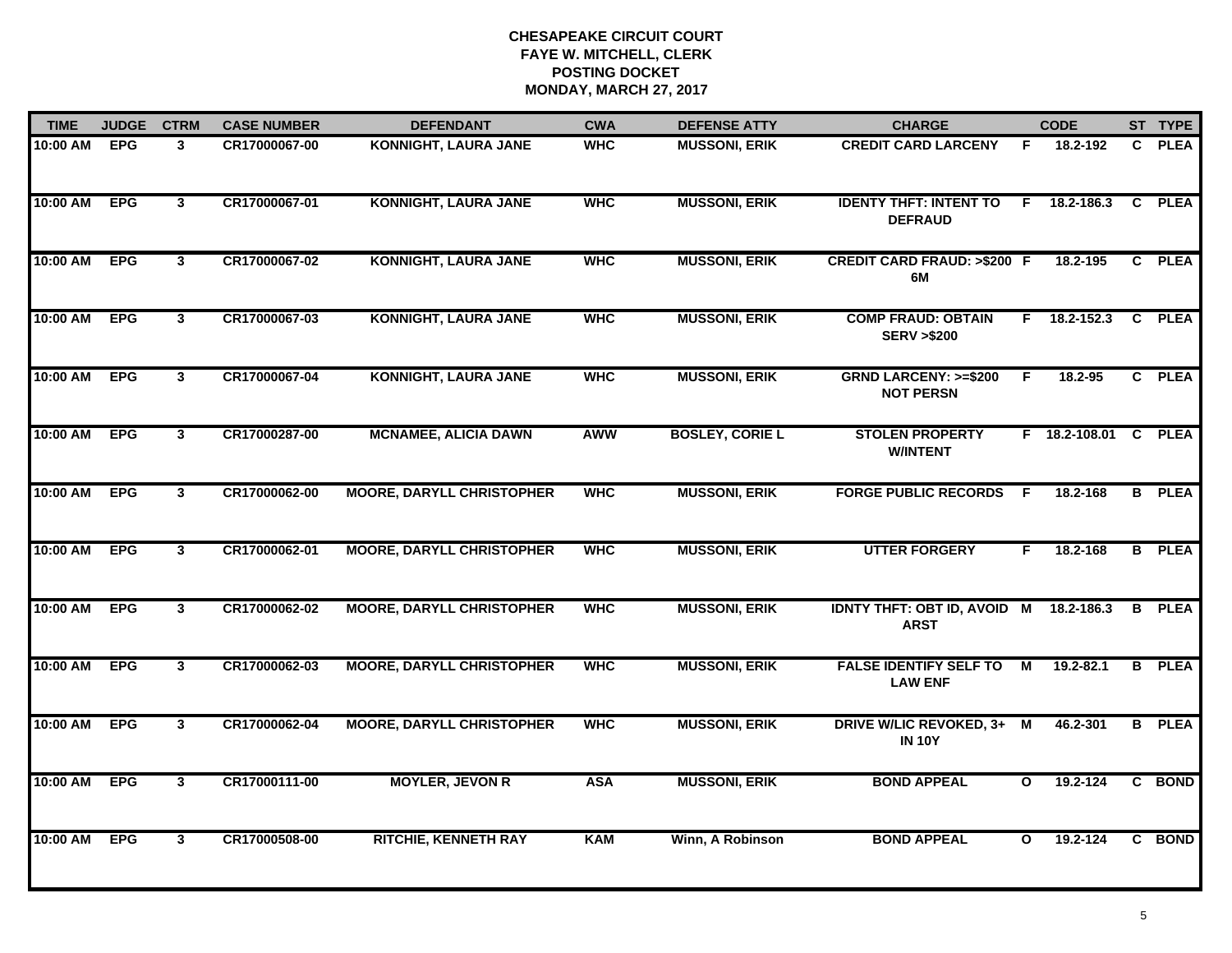| <b>TIME</b> | <b>JUDGE</b> | <b>CTRM</b>             | <b>CASE NUMBER</b> | <b>DEFENDANT</b>                | <b>CWA</b> | <b>DEFENSE ATTY</b>     | <b>CHARGE</b>                                        |              | <b>CODE</b> |                | ST TYPE       |
|-------------|--------------|-------------------------|--------------------|---------------------------------|------------|-------------------------|------------------------------------------------------|--------------|-------------|----------------|---------------|
| 10:00 AM    | <b>EPG</b>   | 3                       | CR17000431-00      | <b>SHAW, ALBERT CECIL; JR</b>   | <b>AWW</b> | <b>JONES, DAVID</b>     | <b>BOND APPEAL</b>                                   | O            | 19.2-124    |                | C BOND        |
| 10:00 AM    | <b>TSW</b>   | $\overline{\mathbf{4}}$ | CR17000448-00      | <b>BAKER, MICARDO TORANNO</b>   | <b>AHM</b> | Ortiz, Kathleen A.      | <b>BOND APPEAL</b>                                   | $\mathbf{o}$ | 19.2-124    |                | C BOND        |
| 10:00 AM    | <b>TSW</b>   | $\overline{\mathbf{4}}$ | CR16000182-01      | <b>BRUBAKER, CORY SPENCER</b>   | <b>MLK</b> | <b>JONES, M COLSTON</b> | VIOL GOOD BEHAV ON FEL F<br><b>OFF</b>               |              | 19.2-306    | C              | <b>MOT</b>    |
| 10:00 AM    | <b>TSW</b>   | 4                       | CR17000114-00      | <b>DEVENPORT, MICHAEL SHANE</b> | <b>DAM</b> | Martin, Terence P.      | <b>GRAND LARCENY: &gt;=\$200</b><br><b>NOT PERSN</b> | -F           | $18.2 - 95$ |                | C PLEA        |
| 10:00 AM    | <b>TSW</b>   | 4                       | CR16001780-00      | <b>HARRIS, JAYCEE</b>           | <b>MIF</b> | James, Andrew K.        | <b>CONTEMPT-FTA WITNESS</b>                          | М            | 18.2-456    |                | <b>TRYL</b>   |
| 10:00 AM    | <b>TSW</b>   | 4                       | CR16000024-02      | <b>MEEK, MATTHEW LEE</b>        | <b>MLK</b> | <b>STOKES, MARK</b>     | <b>VIOL PROBATION ON FEL</b><br><b>OFF</b>           | -F           | 19.2-306    |                | C BOND        |
| 10:00 AM    | <b>TSW</b>   | 4                       | CR17000555-00      | <b>NELSON, MATTHEW M</b>        | <b>MLK</b> | <b>BOSLEY, CORIE</b>    | <b>BOND APPEAL</b>                                   | $\mathbf{o}$ | 19.2-124    |                | C BOND        |
| 10:00 AM    | <b>TSW</b>   | 4                       | CR17000556-00      | <b>OSBORN, MARGARET C</b>       | <b>MLK</b> | <b>BOSLEY, CORIE</b>    | <b>BOND APPEAL</b>                                   | $\mathbf{o}$ | 19.2-124    |                | C BOND        |
| 10:00 AM    | <b>TSW</b>   | 4                       | CR16001190-00      | <b>RATCLIFF, SHAWN TERRELL</b>  | <b>MLK</b> | <b>MUSSONI, ERIK</b>    | <b>POSS TRANSPORT F/ARM</b>                          | F.           | 18.2-308.2  | <b>C</b>       | C.            |
| 10:00 AM    | <b>TSW</b>   | 4                       | CR16001190-01      | <b>RATCLIFF, SHAWN TERRELL</b>  | <b>MLK</b> | <b>MUSSONI, ERIK</b>    | <b>REC STLN/AID IN CONCEAL F</b><br><b>FIRARM</b>    |              | 18.2-108.1  | C              | $\mathbf{c}$  |
| 10:00 AM    | <b>TSW</b>   | $\overline{\mathbf{4}}$ | CR16001190-02      | <b>RATCLIFF, SHAWN TERRELL</b>  | <b>MLK</b> | <b>MUSSONI, ERIK</b>    | <b>FAIL TO APPEAR: ADAT</b>                          | м            | 18.2-456    | $\overline{c}$ | C             |
| 10:00 AM    | <b>TSW</b>   | $\overline{\mathbf{4}}$ | CR17000266-00      | <b>RICHEY, MICHAEL KIM; JR</b>  | <b>MIF</b> | <b>BOSLEY, CORIE</b>    | <b>POSSESS ADDERALL</b>                              | F.           | 18.2-250    |                | <b>B</b> PLEA |
| 10:00 AM    | <b>TSW</b>   | 4                       | CR17000266-01      | <b>RICHEY, MICHAEL KIM; JR</b>  | <b>MIF</b> | <b>BOSLEY, CORIE</b>    | DRUGS: POSSESS VALIUM M                              |              | 18.2-250    |                | <b>B</b> PLEA |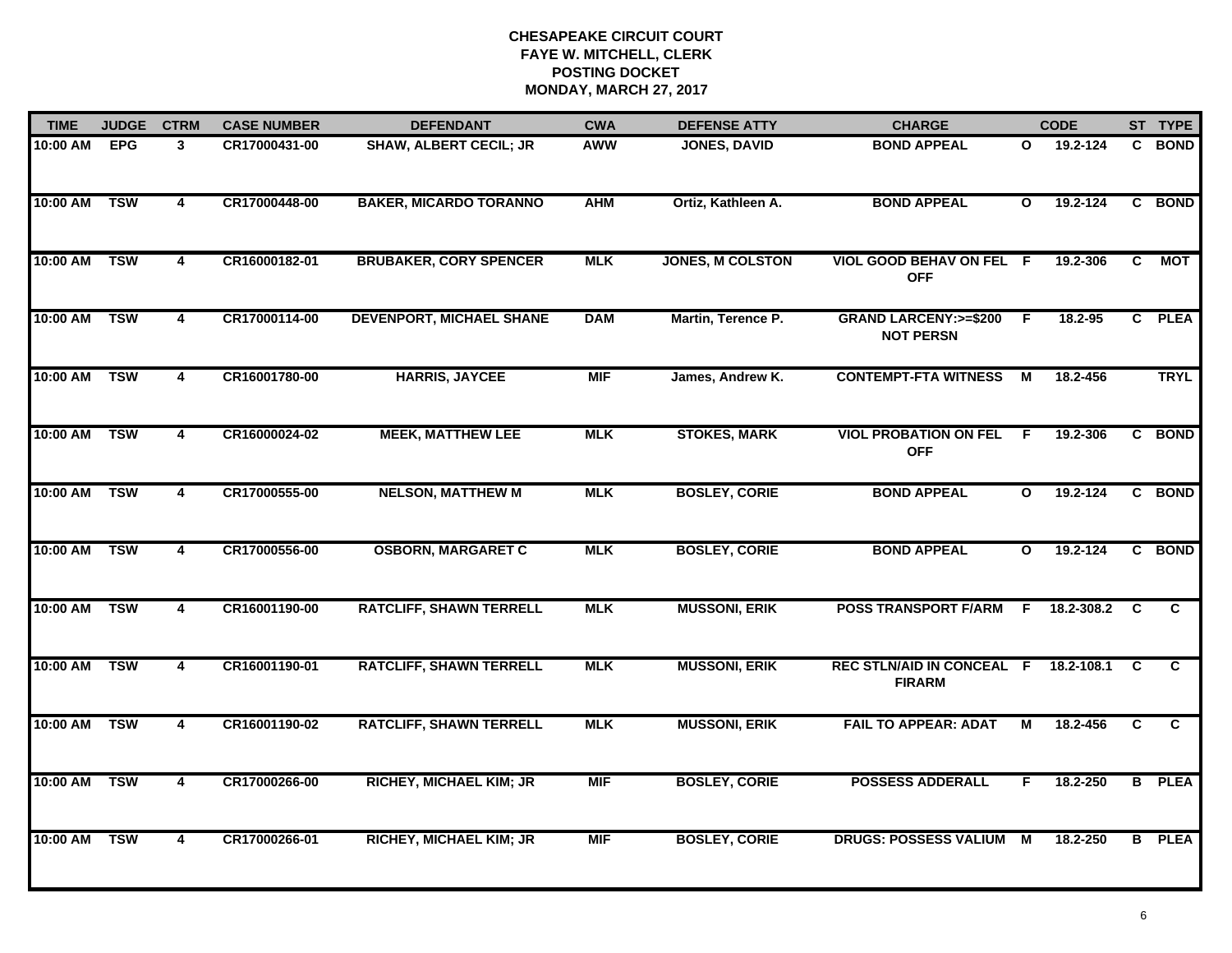| <b>TIME</b> | <b>JUDGE</b> | <b>CTRM</b>    | <b>CASE NUMBER</b> | <b>DEFENDANT</b>                 | <b>CWA</b> | <b>DEFENSE ATTY</b>        | <b>CHARGE</b>                                     |              | <b>CODE</b>    |   | ST TYPE       |
|-------------|--------------|----------------|--------------------|----------------------------------|------------|----------------------------|---------------------------------------------------|--------------|----------------|---|---------------|
| 10:00 AM    | <b>TSW</b>   | 4              | CR17000266-02      | RICHEY, MICHAEL KIM; JR          | <b>MIF</b> | <b>BOSLEY, CORIE</b>       | POSSESS MARIJUANA, 1ST M 18.2-250.1<br><b>OFF</b> |              |                | B | <b>PLEA</b>   |
| 10:00 AM    | <b>TSW</b>   | 4              | CR15001286-01      | <b>ROWE, JERMEL T</b>            | <b>MLK</b> | Wegman, Robert L.          | FTR: WEEKEND DAY<br><b>PROGRAM</b>                | М            | $53.1 - 131.1$ |   | C BOND        |
| 10:00 AM    | <b>TSW</b>   | $\overline{4}$ | CR15001286-02      | <b>ROWE, JERMEL T</b>            | <b>MLK</b> | Wegman, Robert L.          | <b>VIOL: SUSP SENT ON MISD</b><br><b>OFF</b>      | M            | 19.2-306       |   | C BOND        |
| 10:00 AM    | <b>TSW</b>   | 4              | CR16000036-00      | <b>TILLMAN, JENNIFER</b>         | <b>AHM</b> | <b>WENTWORTH, RACHEL E</b> | <b>POSSESSION OF BURGLARY F</b><br><b>TOOLS</b>   |              | 18.2-94        |   | <b>B</b> TRYL |
| 10:00 AM    | <b>TSW</b>   | 4              | CR16000036-01      | <b>TILLMAN, JENNIFER</b>         | <b>AHM</b> | <b>WENTWORTH, RACHEL E</b> | <b>PETIT LARCENY</b>                              | М            | 18.2-96        |   | <b>B</b> TRYL |
| 10:00 AM    | <b>TSW</b>   | 4              | CR17000551-00      | <b>WEBB, KAREEM RASHAD</b>       | <b>BEC</b> | Pincus, Charles L.; III    | <b>BOND APPEAL</b>                                | $\mathbf{o}$ | 19.2-124       |   | C BOND        |
| 10:00 AM    | <b>MATA</b>  | $\overline{5}$ | CR15002078-00      | <b>HARRISON, DERRICK DONZELL</b> | <b>JAF</b> | Plott, Stephen B.          | <b>FIREARM: POSS BY CONV</b><br><b>VIO FEL</b>    | F.           | 18.2-308.2     | C | <b>JURY</b>   |
| 10:00 AM    | <b>RDS</b>   | 6              | CR16001313-00      | <b>COLE, RICHARD EUGENE</b>      | <b>AMF</b> | Broccoletti, James O.      | <b>BURGLARY</b>                                   | F            | 18.2-90        |   | C TRYL        |
| 10:00 AM    | <b>RDS</b>   | 6              | CR16001313-01      | <b>COLE, RICHARD EUGENE</b>      | <b>AMF</b> | Broccoletti, James O.      | <b>ABDUCTION BY FORCE</b>                         | F            | 18.2-47        |   | C TRYL        |
| 10:00 AM    | <b>RDS</b>   | 6              | CR16001313-02      | <b>COLE, RICHARD EUGENE</b>      | <b>AMF</b> | Broccoletti, James O.      | <b>ABDUCTION BY FORCE</b>                         | F.           | 18.2-47        |   | C TRYL        |
| 10:00 AM    | <b>RDS</b>   | 6              | CR16001313-03      | <b>COLE, RICHARD EUGENE</b>      | <b>AMF</b> | Broccoletti, James O.      | <b>ROBBERY</b>                                    | F.           | 18.2-58        |   | C TRYL        |
| 10:00 AM    | <b>RDS</b>   | 6              | CR16001313-04      | <b>COLE, RICHARD EUGENE</b>      | <b>AMF</b> | Broccoletti, James O.      | <b>ROBBERY</b>                                    | F.           | 18.2-58        |   | C TRYL        |
| 10:00 AM    | <b>RDS</b>   | 6              | CR16001313-05      | <b>COLE, RICHARD EUGENE</b>      | <b>AMF</b> | Broccoletti, James O.      | <b>ATTEMPT TO USE A</b><br><b>FIREARM</b>         | F.           | 18.2-53.1      |   | C TRYL        |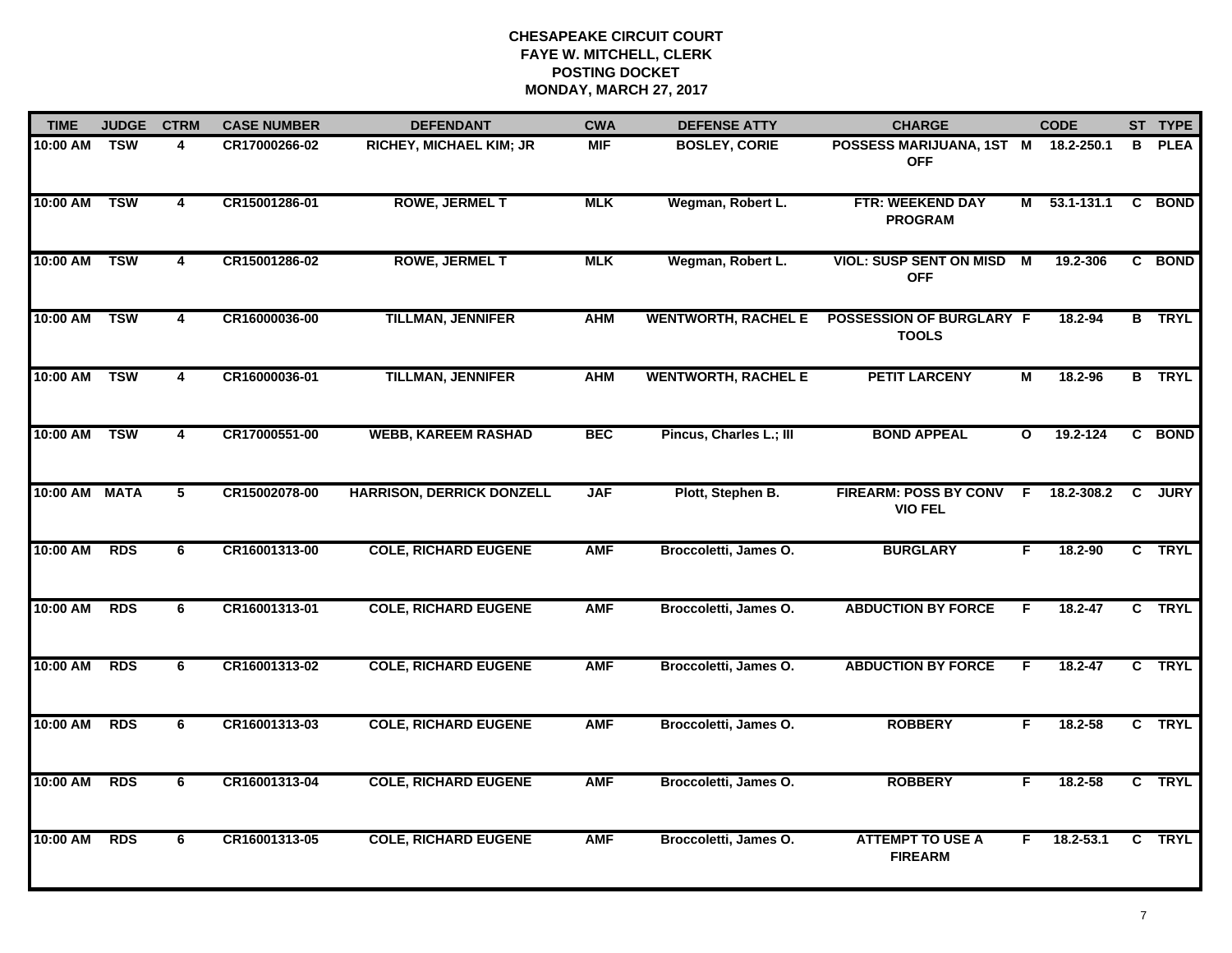| <b>TIME</b> | <b>JUDGE</b> | <b>CTRM</b> | <b>CASE NUMBER</b> | <b>DEFENDANT</b>            | <b>CWA</b> | <b>DEFENSE ATTY</b>         | <b>CHARGE</b>                                  |    | <b>CODE</b>   |                | ST TYPE     |
|-------------|--------------|-------------|--------------------|-----------------------------|------------|-----------------------------|------------------------------------------------|----|---------------|----------------|-------------|
| 10:00 AM    | <b>RDS</b>   | 6           | CR16001313-06      | <b>COLE, RICHARD EUGENE</b> | <b>AMF</b> | Broccoletti, James O.       | <b>USE/ATTEMPT USE A</b><br><b>FIREARM</b>     | F. | 18.2-53.1     | C.             | <b>TRYL</b> |
| 10:00 AM    | <b>RDS</b>   | 6           | CR16001313-07      | <b>COLE, RICHARD EUGENE</b> | <b>AMF</b> | Broccoletti, James O.       | <b>USE/ATTEMPT USE A</b><br><b>FIREARM</b>     | F  | $18.2 - 53.1$ | $\overline{c}$ | <b>TRYL</b> |
| 10:00 AM    | <b>RDS</b>   | 6           | CR16001313-08      | <b>COLE, RICHARD EUGENE</b> | <b>AMF</b> | Broccoletti, James O.       | <b>USE/ATTEMPT TO USE A</b><br><b>FIREARM</b>  | F. | $18.2 - 53.1$ |                | C TRYL      |
| 10:00 AM    | <b>RDS</b>   | 6           | CR16001313-09      | <b>COLE, RICHARD EUGENE</b> | <b>AMF</b> | Broccoletti, James O.       | <b>USE/ATTEMPT TO USE A</b><br><b>FIREARM</b>  | F. | 18.2-53.1     | C.             | <b>TRYL</b> |
| 10:00 AM    | <b>RDS</b>   | 6           | CR16001313-10      | <b>COLE, RICHARD EUGENE</b> | <b>AMF</b> | Broccoletti, James O.       | <b>MALICIOUS WOUNDING</b>                      | F. | 18.2-51       |                | C TRYL      |
| 10:00 AM    | <b>RDS</b>   | 6           | CR16001313-11      | <b>COLE, RICHARD EUGENE</b> | <b>AMF</b> | Broccoletti, James O.       | <b>USE FIREARM IN FELONY</b><br><b>1ST OFF</b> | F. | $18.2 - 53.1$ | C              | TRYL        |
| 10:00 AM    | <b>RDS</b>   | 6           | CR16001667-00      | <b>COLE, ROBERT LEE</b>     | <b>AMF</b> | PROTOGYROU, ANDREW A        | <b>ARMED BURGLARY</b>                          | F. | 18.2-90       |                | C PLEA      |
| 10:00 AM    | <b>RDS</b>   | 6           | CR16001667-01      | <b>COLE, ROBERT LEE</b>     | <b>AMF</b> | <b>PROTOGYROU, ANDREW A</b> | <b>KIDNAPPING</b>                              | F. | 18.2-48       |                | C PLEA      |
| 10:00 AM    | <b>RDS</b>   | 6           | CR16001667-02      | <b>COLE, ROBERT LEE</b>     | <b>AMF</b> | <b>PROTOGYROU, ANDREW A</b> | <b>KIDNAPPING</b>                              | F. | 18.2-48       |                | C PLEA      |
| 10:00 AM    | <b>RDS</b>   | 6           | CR16001667-03      | <b>COLE, ROBERT LEE</b>     | <b>AMF</b> | <b>PROTOGYROU, ANDREW A</b> | <b>ROBBERY: RESIDENCE</b>                      | F. | $18.2 - 58$   |                | C PLEA      |
| 10:00 AM    | <b>RDS</b>   | 6           | CR16001667-04      | <b>COLE, ROBERT LEE</b>     | <b>AMF</b> | PROTOGYROU, ANDREW A        | <b>ROBBERY</b>                                 | F. | 18.2-58       |                | C PLEA      |
| 10:00 AM    | <b>RDS</b>   | 6           | CR16001667-05      | <b>COLE, ROBERT LEE</b>     | <b>AMF</b> | <b>PROTOGYROU, ANDREW A</b> | <b>USE FIREARM IN FELONY</b><br><b>1ST OFF</b> | F. | 18.2-53.1     | $\overline{c}$ | <b>PLEA</b> |
| 10:00 AM    | <b>RDS</b>   | 6           | CR16001667-06      | <b>COLE, ROBERT LEE</b>     | <b>AMF</b> | <b>PROTOGYROU, ANDREW A</b> | <b>USE FIREARM IN FELONY</b><br><b>1ST OFF</b> | F. | $18.2 - 53.1$ |                | C PLEA      |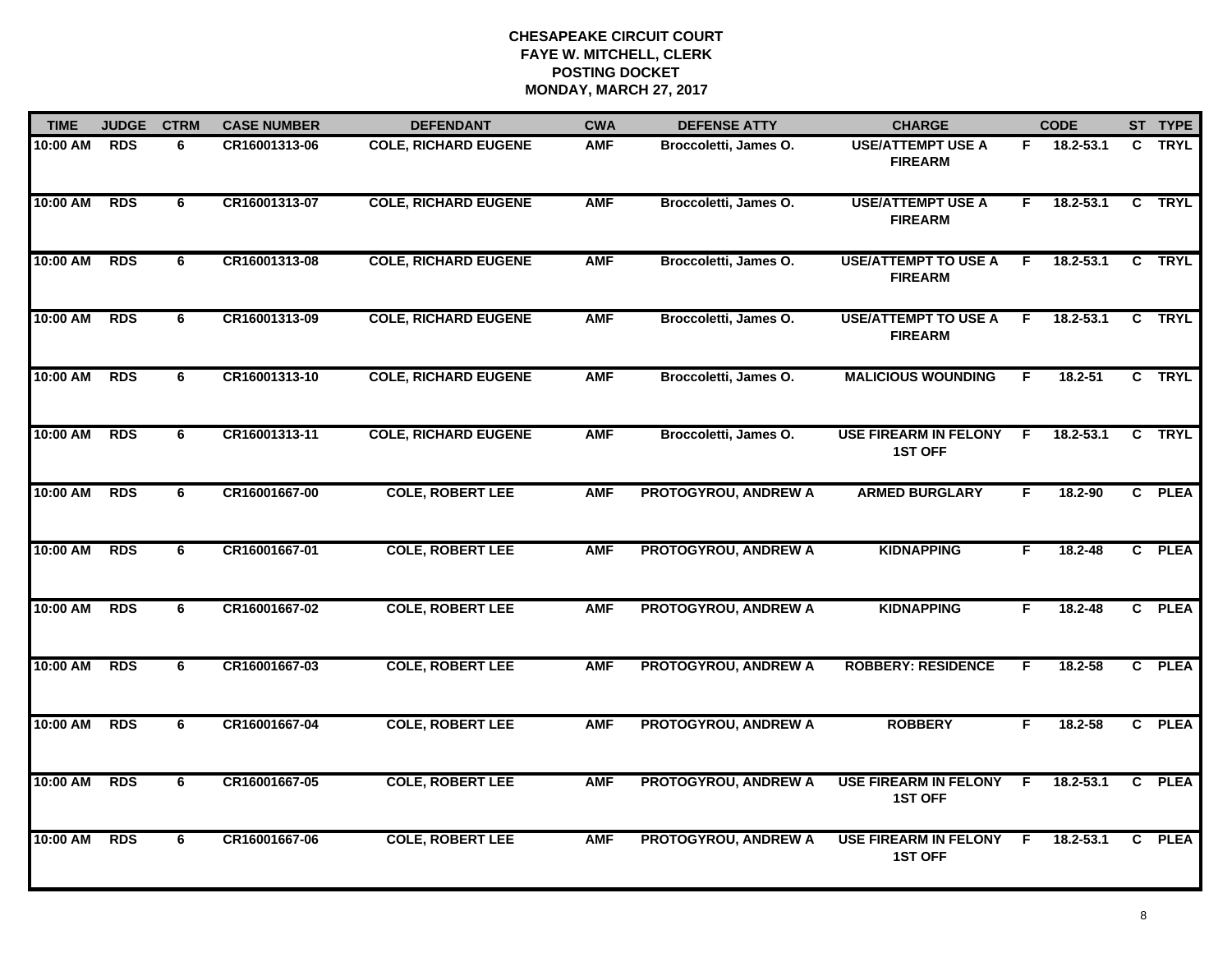| <b>TIME</b> | <b>JUDGE</b> | <b>CTRM</b> | <b>CASE NUMBER</b> | <b>DEFENDANT</b>             | <b>CWA</b> | <b>DEFENSE ATTY</b>         | <b>CHARGE</b>                                  |     | <b>CODE</b>   |                | ST TYPE     |
|-------------|--------------|-------------|--------------------|------------------------------|------------|-----------------------------|------------------------------------------------|-----|---------------|----------------|-------------|
| 10:00 AM    | <b>RDS</b>   | 6           | CR16001667-07      | <b>COLE, ROBERT LEE</b>      | <b>AMF</b> | PROTOGYROU, ANDREW A        | <b>USE FIREARM IN FELONY</b><br><b>1ST OFF</b> | F.  | 18.2-53.1     | C              | <b>PLEA</b> |
| 10:00 AM    | <b>RDS</b>   | 6           | CR16001667-08      | <b>COLE, ROBERT LEE</b>      | <b>AMF</b> | <b>PROTOGYROU, ANDREW A</b> | <b>USE FIREARM IN FELONY</b><br><b>1ST OFF</b> | F.  | $18.2 - 53.1$ | C              | <b>PLEA</b> |
| 10:00 AM    | <b>RDS</b>   | 6           | CR16001667-09      | <b>COLE, ROBERT LEE</b>      | <b>AMF</b> | <b>PROTOGYROU, ANDREW A</b> | <b>USE FIREARM IN FELONY</b><br><b>1ST OFF</b> | F   | 18.2-53.1     | $\mathbf{c}$   | <b>PLEA</b> |
| 10:00 AM    | <b>RDS</b>   | 6           | CR16001667-10      | <b>COLE, ROBERT LEE</b>      | <b>AMF</b> | <b>PROTOGYROU, ANDREW A</b> | <b>MALICIOUS WOUNDING</b>                      | F.  | 18.2-51       | $\mathbf{C}$   | <b>PLEA</b> |
| 10:00 AM    | <b>RDS</b>   | 6           | CR16001058-00      | <b>OWENS, CORNELIUS JEFF</b> | <b>AMF</b> | <b>HOLDER, WM JOSHUA</b>    | <b>BURGLARY</b>                                | F.  | 18.2-90       |                | C PLEA      |
| 10:00 AM    | <b>RDS</b>   | 6           | CR16001058-01      | <b>OWENS, CORNELIUS JEFF</b> | <b>AMF</b> | <b>HOLDER, WM JOSHUA</b>    | <b>ABDUCT BY</b><br><b>FORCE/INTIMIDATION</b>  | F   | $18.2 - 47$   |                | C PLEA      |
| 10:00 AM    | <b>RDS</b>   | 6           | CR16001058-02      | <b>OWENS, CORNELIUS JEFF</b> | <b>AMF</b> | <b>HOLDER, WM JOSHUA</b>    | <b>ABDUCT BY</b><br><b>FORCE/INTIMIDATION</b>  | F.  | 18.2-47       | $\mathbf{c}$   | <b>PLEA</b> |
| 10:00 AM    | <b>RDS</b>   | 6           | CR16001058-03      | <b>OWENS, CORNELIUS JEFF</b> | <b>AMF</b> | <b>HOLDER, WM JOSHUA</b>    | <b>ROBBERY: RESIDENCE</b>                      | F   | 18.2-58       |                | C PLEA      |
| 10:00 AM    | <b>RDS</b>   | 6           | CR16001058-04      | <b>OWENS, CORNELIUS JEFF</b> | <b>AMF</b> | <b>HOLDER, WM JOSHUA</b>    | <b>ROBBERY: RESIDENCE</b>                      | F   | 18.2-58       | $\mathbf{c}$   | <b>PLEA</b> |
| 10:00 AM    | <b>RDS</b>   | 6           | CR16001058-05      | <b>OWENS, CORNELIUS JEFF</b> | <b>AMF</b> | <b>HOLDER, WM JOSHUA</b>    | <b>USE FIREARM IN FELONY</b><br><b>1ST OFF</b> | F   | $18.2 - 53.1$ | C.             | <b>PLEA</b> |
| 10:00 AM    | <b>RDS</b>   | 6           | CR16001058-06      | <b>OWENS, CORNELIUS JEFF</b> | <b>AMF</b> | <b>HOLDER, WM JOSHUA</b>    | <b>USE FIREARM IN FELONY</b><br><b>1ST OFF</b> | -F  | 18.2-53.1     | $\mathbf{c}$   | <b>PLEA</b> |
| 10:00 AM    | <b>RDS</b>   | 6           | CR16001058-07      | <b>OWENS, CORNELIUS JEFF</b> | <b>AMF</b> | <b>HOLDER, WM JOSHUA</b>    | <b>USE FIREARM IN FELONY</b><br><b>1ST OFF</b> | - F | 18.2-53.1     | C.             | <b>PLEA</b> |
| 10:00 AM    | <b>RDS</b>   | 6           | CR16001058-08      | <b>OWENS, CORNELIUS JEFF</b> | <b>AMF</b> | <b>HOLDER, WM JOSHUA</b>    | <b>USE FIREARM IN FELONY</b><br><b>1ST OFF</b> | E   | $18.2 - 53.1$ | $\overline{c}$ | <b>PLEA</b> |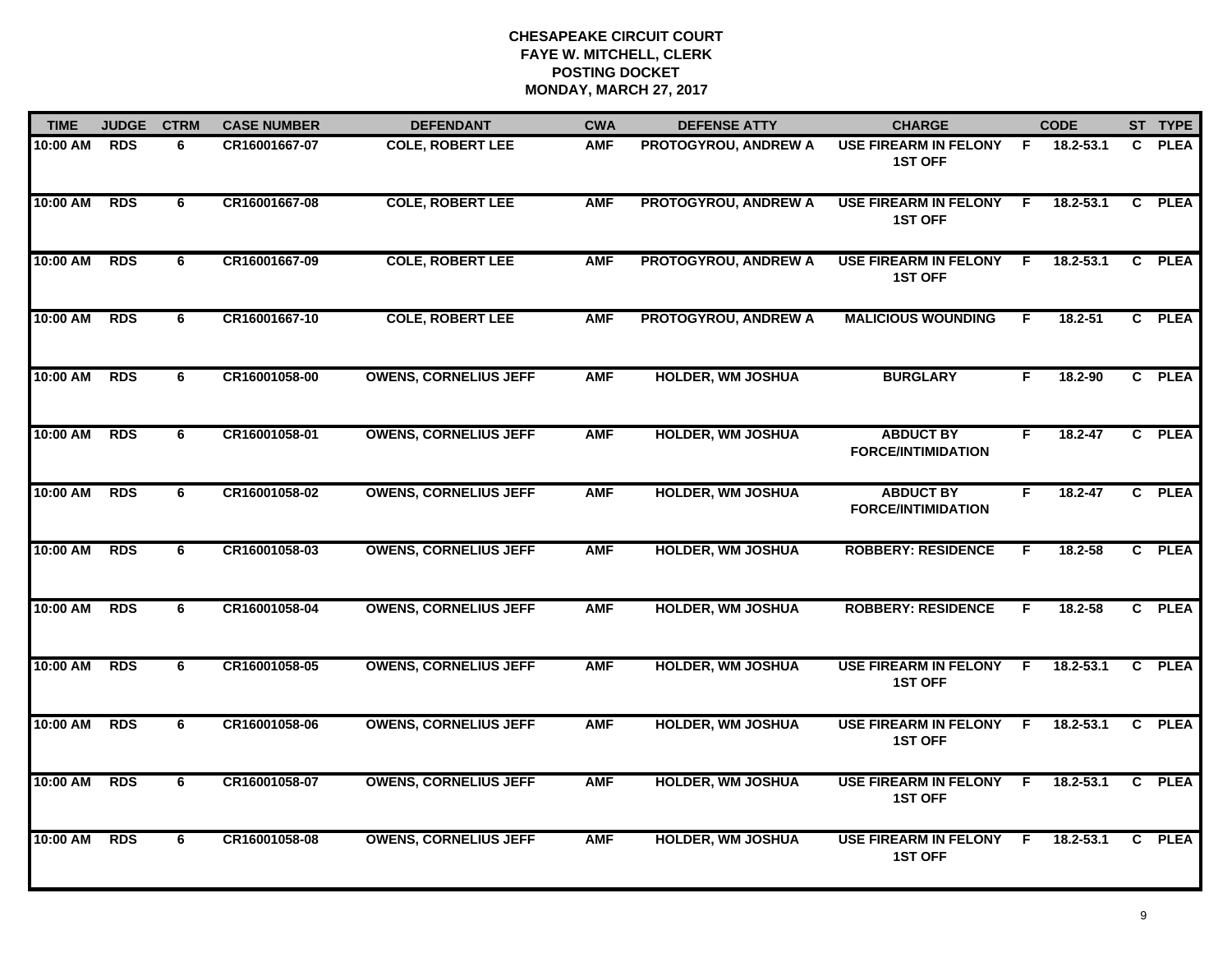| <b>TIME</b> | <b>JUDGE</b> | <b>CTRM</b> | <b>CASE NUMBER</b> | <b>DEFENDANT</b>             | <b>CWA</b> | <b>DEFENSE ATTY</b>      | <b>CHARGE</b>                                  |    | <b>CODE</b> |    | ST TYPE     |
|-------------|--------------|-------------|--------------------|------------------------------|------------|--------------------------|------------------------------------------------|----|-------------|----|-------------|
| 10:00 AM    | <b>RDS</b>   | 6           | CR16001058-09      | <b>OWENS, CORNELIUS JEFF</b> | <b>AMF</b> | <b>HOLDER, WM JOSHUA</b> | <b>USE FIREARM IN FELONY</b><br><b>1ST OFF</b> | F. | 18.2-53.1   | C  | <b>PLEA</b> |
| 10:00 AM    | <b>RDS</b>   | 6           | CR16001058-10      | <b>OWENS, CORNELIUS JEFF</b> | <b>AMF</b> | <b>JONES, DAVID L</b>    | <b>CONSPIRE TO COMMIT</b><br><b>BURGLARY</b>   | F. | 18.2-89     | C. | <b>PLEA</b> |
| 10:00 AM    | <b>RDS</b>   | 6           | CR16001058-11      | <b>OWENS, CORNELIUS JEFF</b> | <b>AMF</b> | <b>JONES, DAVID L</b>    | <b>CONSPIRE TO COMMIT</b><br><b>ROBBERY</b>    | F  | 18.2-58     | C. | <b>PLEA</b> |
| $10:00$ AM  | <b>RDS</b>   | 6.          | CR16001058-12      | <b>OWENS, CORNELIUS JEFF</b> | <b>AMF</b> | <b>JONES, DAVID L</b>    | <b>CONSPIRE TO COMMIT</b><br><b>ROBBERY</b>    | F  | 18.2-58     | C. | <b>PLEA</b> |
| 10:00 AM    | <b>RDS</b>   | 6           | CR16001058-13      | <b>OWENS, CORNELIUS JEFF</b> | <b>AMF</b> | <b>JONES, DAVID L</b>    | <b>MALICIOUS WOUNDING</b>                      | F. | 18.2-51     | C. | <b>PLEA</b> |
| 10:00 AM    | <b>RDS</b>   | 6           | CR16001058-14      | <b>OWENS, CORNELIUS JEFF</b> | <b>AMF</b> | <b>JONES, DAVID L</b>    | <b>USE FIREARM</b>                             | F  | 18.2-53.1   | C  | <b>PLEA</b> |
| $10:00$ AM  | <b>RDS</b>   | 6           | CR16001058-15      | <b>OWENS, CORNELIUS JEFF</b> | <b>AMF</b> | <b>JONES, DAVID L</b>    | <b>WEAR MASK IN PUBLIC</b>                     | F. | 18.2-422    | C. | <b>PLEA</b> |